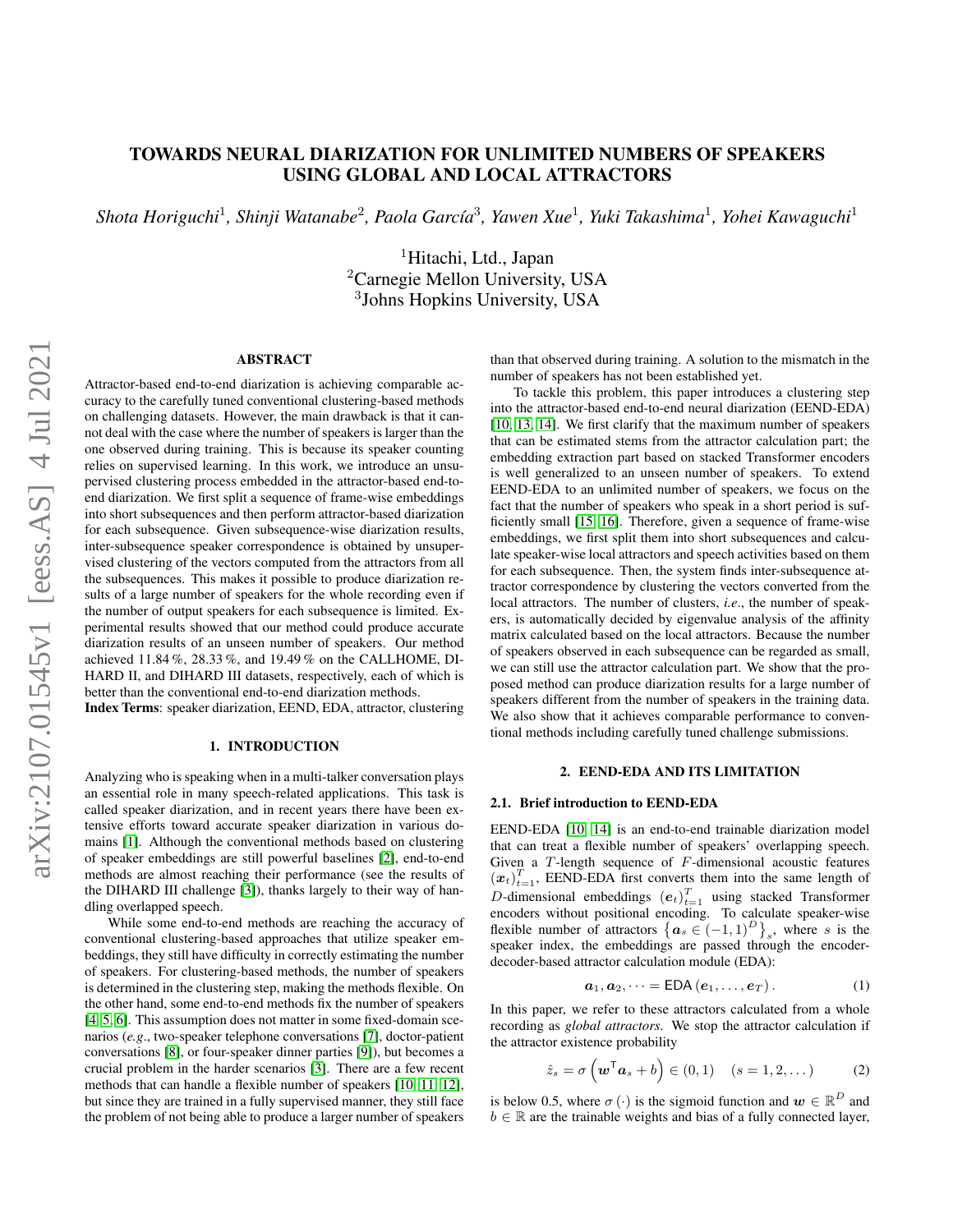<span id="page-1-0"></span>

Fig. 1: Visualization of frame-wise embeddings of simulated 5-speaker mixtures (top) and 6-speaker mixtures (bottom). The embeddings were extracted using the model trained on  $\{1,2,3,4\}$ -speaker mixtures. The color of each dot corresponds to the speaker identity. Overlapped frames are excluded from the visualization.



Fig. 2: EEND based on local attractors.

respectively. During training, we know the oracle number of speakers  $S$  so that  $S + 1$  attractors are calculated to compute the attractor existence loss  $\mathcal{L}_{\text{exist}}$ :

$$
\mathcal{L}_{\text{exist}} = \frac{1}{S+1} \sum_{s=1}^{S+1} H(z_s, \hat{z}_s), \quad z_s = \begin{cases} 1 & (s \in \{1, \dots, S\}) \\ 0 & (s = S+1) \end{cases},
$$
\n(3)

where  $H(z_s, \hat{z}_s)$  is the binary cross entropy determined as

$$
H(zs, \hat{z}s) = -zs \log \hat{z}s - (1 - zs) \log (1 - \hat{z}s). \qquad (4)
$$

The estimation of speaker  $s$ 's speech activity at  $t$  is calculated as the dot product of the corresponding embedding and attractor, as

$$
\hat{y}_{t,s} = \sigma\left(\boldsymbol{e}_t^{\mathsf{T}} \boldsymbol{a}_s\right) \in (0,1).
$$
 (5)

The posterior  $\hat{y}_{t,s}$  is optimized using the following diarization loss:

$$
\mathcal{L}_{\text{diar}} = \frac{1}{TS} \operatorname*{arg\,min}_{(\phi_1, \dots, \phi_T) \in \Phi(1, \dots, T)} \sum_{t=1}^{T} \sum_{s=1}^{S} H(y_{\phi_t, s}, \hat{y}_{t, s}), \quad (6)
$$

where  $\Phi(1,\ldots,T)$  is a set of all the permutations of  $(1,\ldots,T)$  and  $y_{t,s} \in \{0,1\}$  is the ground-truth label of speaker s's speech activity at t. The total loss  $\mathcal{L}_{\text{global}}$  is the weighted sum of the diarization loss and attractor existence loss:

$$
\mathcal{L}_{\text{global}} = \mathcal{L}_{\text{diar}} + \alpha \mathcal{L}_{\text{exist}},\tag{7}
$$

where  $\alpha$  is the weighting parameter; we set  $\alpha = 1$  in this paper. Note that the loss  $\mathcal{L}_{\text{exist}}$  is used to update only w and b in [\(2\),](#page-0-0) which was found to contribute to improve the performance [\[14\]](#page-6-13), while the original paper [\[10\]](#page-6-9) used it to update the parameters of the Transformer encoders and LSTM encoder-decoder as well.

## 2.2. Limitation of EEND-EDA

EEND-EDA can handle recordings of a flexible number of speakers, but it is empirically known that the number of output speakers is capped by that in the training dataset (see [Section 5.2.1\)](#page-4-0). Even if it is adapted to datasets that contain more speakers than four (*e.g*., DIHARD [\[17,](#page-6-16) [3\]](#page-6-2)), it is hard to produce diarization results of more than four speakers.

<span id="page-1-2"></span>[Figure 1](#page-1-0) shows the t-SNE visualization of the frame-wise embeddings  $e_t$  using five- and six-speaker mixtures. Here, EEND-EDA was trained on mixtures that each contain four speakers at most. We can clearly see that the speakers are well-separated in the embedding space even when the input mixture contains a larger number of speakers than the training data. This indicates that the number of output speakers is limited owing to the EDA operation in [\(1\),](#page-0-1) despite the speaker separation capabilities of the EEND embedding vectors  $e_t$ . In the next section, we explain how this problem is solved in the proposed method.

## <span id="page-1-4"></span>3. PROPOSED METHOD: NEURAL DIARIZATION BASED ON GLOBAL AND LOCAL ATTRACTORS

#### <span id="page-1-1"></span>3.1. Overview

<span id="page-1-3"></span>One possible way to ease this limitation is to train the model using mixtures that contain large numbers of speakers [\[12\]](#page-6-11). However, it is difficult to increase the number of speakers inexhaustibly. This is because the EEND's training procedure depends on a permutation-free objective [\[18,](#page-6-17) [19\]](#page-6-18), which takes  $\mathcal{O}(TS^2) + \mathcal{O}(S^3)$  operation even with the optimal mapping loss [\[20\]](#page-6-19). It is also a problem that EEND uses a fixed length of chunks (*e.g*. 500 frames) for efficient batch processing during training, and it is rare to contain a large number of speakers within such a chunk even if the whole recording can. Moreover, we do not know how many speakers would be sufficient for training. Therefore, we have to treat the problem without using mixtures with a large number of speakers.

In this paper, we assume that the number of speakers in a short period is small [\[15,](#page-6-14) [16\]](#page-6-15). We apply EDA for each short subsequence to calculate attractors called *local attractors*, and then cluster the local attractors to find inter-subsequence speaker correspondence. Even though the number of speakers for each subsequence is limited, the total number of speakers can be larger than the limitation.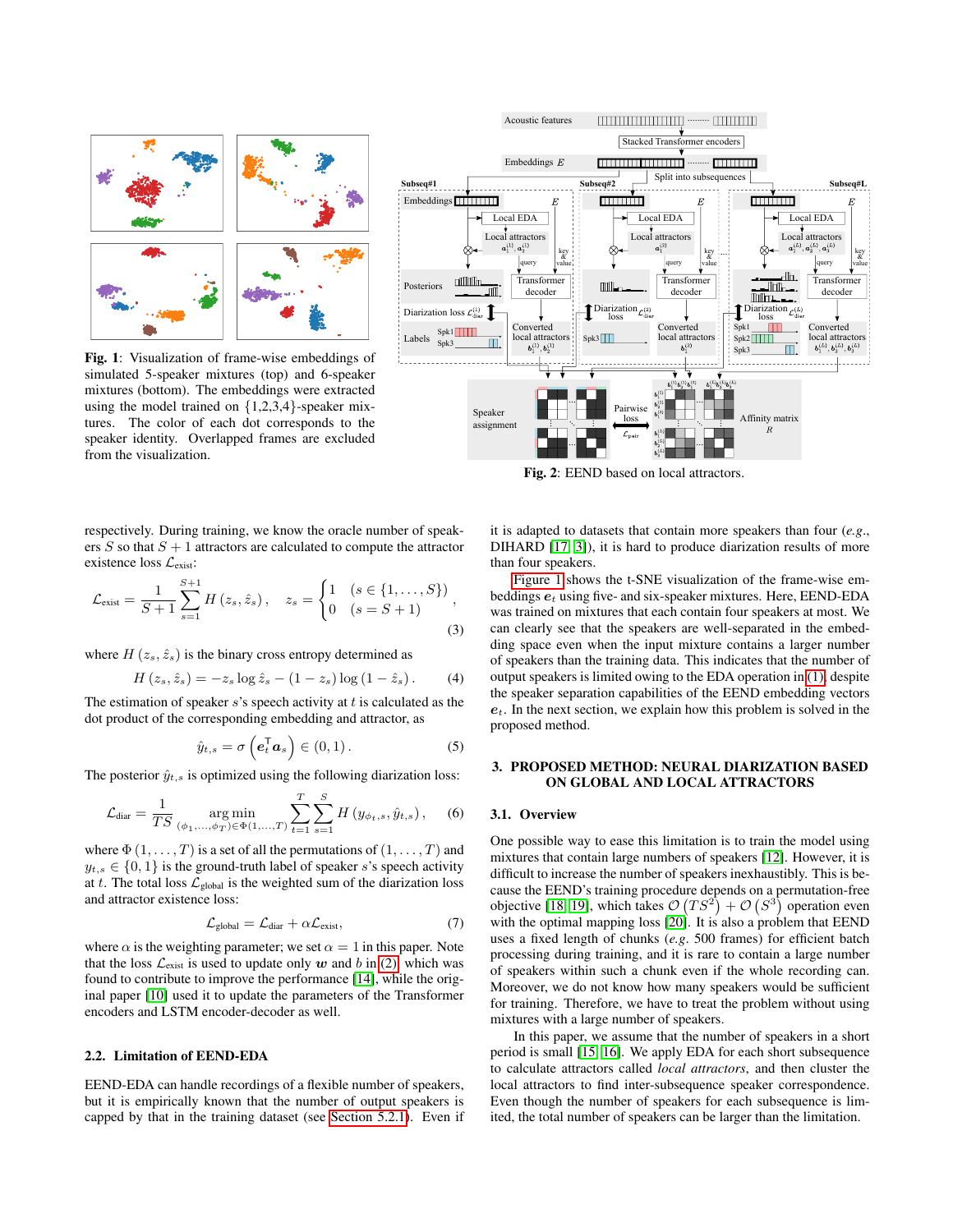## 3.2. Training

 $\mathcal L$ 

The schematic diagram of the proposed local-attractor-based diarization is shown in [Figure 2.](#page-1-0) As introduced in [Section 2.1,](#page-0-2) given the embeddings  $(e_t)_{t=1}^T = E$ , which are output from the stacked Transformer encoders, we first split them into multiple short length L subsequences  $\left\{ (e_t)_{t=t_{l-1}+1}^{t_l} \right\}_{l=1}^L$ , where  $0 = t_0 < \cdots < t_L = T$ . From the *l*-th sequence, we calculate local attractors  $\left[\boldsymbol{a}_1^{(l)},\ldots,\boldsymbol{a}_{S_l}^{(l)}\right] =: A_l \in (-1,1)^{D \times S_l}$  by using [\(1\),](#page-0-1) where  $S_l$  is the number of speakers active during  $t_{l-1} + 1 \le t \le t_l$ . Note that the local attractors are calculated only for active speakers during each subsequence; thus, even if the  $S$  speakers appeared during  $T$  frames, the number of speakers in each sequence may be smaller than S, *i.e.*,  $0 \leq S_l \leq S$ . The diarization loss  $\mathcal{L}_{\text{diar}}^{(l)}$  and attractor existence loss  $\mathcal{L}^{(l)}_{\text{exist}}$  are calculated for each subsequence by using [\(6\)](#page-1-1) and [\(3\),](#page-1-2) respectively.

With the two losses, we can estimate the number of speakers and speech activities for that number of speakers for each subsequence. Here, the problem is how to find whether a pair of attractors from two subsequences correspond to the same speaker or different speakers. To optimize the attractor distribution, we define the training objective based on the contrastive loss.

Because the local attractors are optimized to minimize the diarization error, we convert them to be suitable for clustering. Given local attractors and frame-wise embeddings for each subsequence, we first convert the attractors using a Transformer decoder:

$$
\boldsymbol{b}_1^{(l)}, \ldots, \boldsymbol{b}_{S_l}^{(l)} = \text{TransformerDecoder}\left(A_l, E, E\right). \tag{8}
$$

Here, the local attractors  $A_l$  are queries and the embeddings  $E$  are keys and values input to the Transformer decoder. With the converted local attractors  $B_l := \left[\bm{b}_1^{(l)}, \ldots, \bm{b}_{S_l}^{(l)}\right] \in \mathbb{R}^{D \times S_l}$ , the contrastive loss is calculated on the converted vectors from all the subsequences  $B = [\mathbf{b}_i]_i := [B_1, \ldots, B_L] \in \mathbb{R}^{D \times S^*}$ , where  $S^* :=$  $\sum_{l=1}^{L} S_l$ . When we calculate the subsequence-wise diarization loss  $\mathcal{L}_{diar}^{(l)}$  using [\(6\),](#page-1-1) we find the optimal mapping between the estimated and ground-truth speakers, *i.e*., we know whether the i-th and j-th local attractors (or converted local attractors) correspond to the same speaker. Thus, the pairwise loss can be calculated for each pair of the converted local attractors as follows:

pair = 
$$
\sum_{i,j \in \{1,...,S^*\}} \frac{1}{S^2 c_i c_j} (r_{ij} (1 - \text{sim} (b_i, b_j)) +
$$

$$
(1 - r_{ij}) [\text{sim} (b_i, b_j) - \delta]_+), \qquad (9)
$$

where  $c_i$  ( $c_j$ ) is the number of attractors that correspond to the *i*-th (j-th) attractor's speaker,  $\text{sim}(\boldsymbol{b}_i, \boldsymbol{b}_j) := \frac{\boldsymbol{b}_i^{\text{T}} \boldsymbol{b}_j}{\|\boldsymbol{b}_i\|\|\boldsymbol{b}_j\|}$  $\frac{\partial_i \partial_j}{\|\boldsymbol{b}_i\| \|\boldsymbol{b}_j\|}$  is the cosine similarity between  $b_i$  and  $b_j$ ,  $r_{ij}$  is the indicator that takes 1 if  $b_i$ and  $\mathbf{b}_j$  correspond to the same speaker and 0 otherwise, and  $[\cdot]_+$  is the hinge function. This pairwise loss aims to make the angle between converted attractors of the same speaker be zero and those of different speakers be at least arccos  $\delta$  apart. In this paper,  $\delta$  is set to 0.5 during pretraining and to 0 during adaptation. Note that this loss is highly influenced by the instance segmentation in computer vision [\[21,](#page-6-20) [22\]](#page-6-21). The operation of grouping pixel-wise embeddings calculated from a single image into instances is very similar to the current problem of grouping multiple local attractors from a single input into speaker identities. X-vectors or frame-wise embeddings  $(e.g., (e_t)_{t=1}^T)$  cannot be divided by speakers because natural conversations include overlaps. However, each local attractor here corresponds to one speaker so that each local attractor can be hardly assigned to one of the clusters.

During the training, the following loss is used instead of [\(7\)](#page-1-3) to optimize the diarization error within each subsequence and the distribution of the local attractors across subsequences:

$$
\mathcal{L}_{\text{local}} = \frac{1}{L} \sum_{l=1}^{L} \left( \mathcal{L}_{\text{diar}}^{(l)} + \alpha \mathcal{L}_{\text{exist}}^{(l)} \right) + \gamma \mathcal{L}_{\text{pair}}, \tag{10}
$$

where  $\gamma$  is the weighting parameter, which is set to 1 in this paper.

We found that the model training that fully relies on the localattractor-based loss [\(10\)](#page-2-0) resulted in slow and unstable convergence. To make use of global consistency, we also use the loss that utilizes both local and global attractors, defined as

<span id="page-2-3"></span><span id="page-2-0"></span>
$$
\mathcal{L}_{\text{both}} = \mathcal{L}_{\text{local}} + \mathcal{L}_{\text{global}}.\tag{11}
$$

#### 3.3. Inference

In the inference phase, we first estimate the number of speakers  $\tilde{S}_l \in \mathbb{Z}_{\geq 0}$  using attractor existence probabilities in [\(2\),](#page-0-0) and then estimate speech activities  $\hat{y}_l \in (0,1)^{\hat{S}_l \times (t_l - t_{l-1})}$  from each subsequence by using [\(5\).](#page-1-4) We then apply unsupervised clustering for the converted local attractors from all the subsequences. The crucial problem here is how to define the clustering parameters, *e.g*., the number of clusters or threshold values.

One approach consists of the following processes: 1) construct an affinity matrix, 2) calculate its graph Laplacian, 3) conduct eigenvalue decomposition, and 4) estimate the number of speakers based on the maximum eigengap. Because the affinity matrix calculated from speaker embeddings often contains unreliable values, it is important to remove noises from it. For example, Gaussian blur was applied to smooth the affinity matrix calculated from d-vectors extracted using sliding window [\[23\]](#page-6-22). For our local-attractor-based method, however, smoothing cannot be used because attractors are calculated not only for each subsequence but also for each speaker within a subsequence. In [\[24\]](#page-6-23), p nearest neighbor binarization was applied to the affinity matrix to remove unreliable values. The value of  $p$  is selected automatically, and empirically dozens of nearest neighbors are used. In our case, however, this is not suitable because local attractors are calculated every five seconds in this paper, so the number of vectors to be clustered is extremely insufficient.

<span id="page-2-1"></span>Let us consider why the noise inhibits the accurate approximation of the number of clusters in the eigengap-based estimation. One reason is that the eigenvalues of a graph Laplacian are obtained without considering the size of clusters; thus, noises produce a lot of tiny clusters. To penalize more on small clusters, we directly use an affinity matrix instead of its graph Laplacian. Given the affinity matrix  $R = (r_{ij}) \in [-1, 1]^{S^* \times S^*}$ , where  $r_{ij} = \text{sim}(\boldsymbol{b}_i, \boldsymbol{b}_j)$ , we apply matrix decomposition as

<span id="page-2-2"></span>
$$
R = V \begin{bmatrix} \lambda_1 & \cdots & \\ & \ddots & \\ & & \lambda_{S^*} \end{bmatrix} V^{-1}, \tag{12}
$$

where  $V \in \mathbb{R}^{S^* \times S^*}$  is the eigenvectors and  $\lambda_1 > \cdots > \lambda_{S^*}$  are the eigenvalues of  $R$ . Because  $R$  is positive-semidefinite, the eigenvalues are non-negative, and they indicate the size of each cluster where each local attractor is softly assigned. The number of clusters can be estimated by using the eigenratio instead of eigengap, as

$$
\hat{S} = \min_{1 \le s \le S^* - 1} \frac{\lambda_{s+1}}{\lambda_s}.
$$
\n(13)

In this paper, we use the hinge function in [\(9\).](#page-2-1) We also know that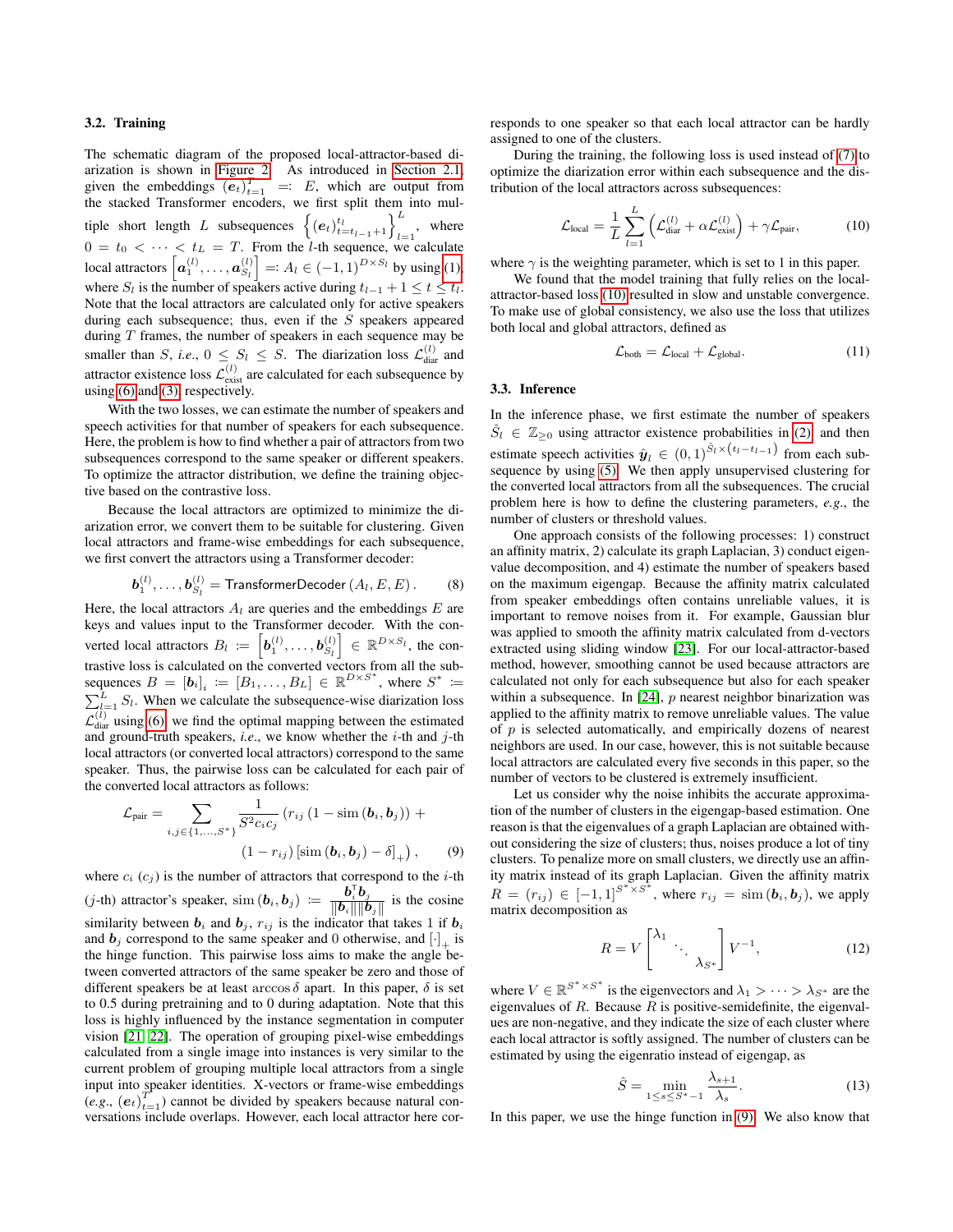the attractors from the same subsequence must be assigned to different clusters. Therefore, we use the modified affinity matrix  $R' =$  $(r'_{ij}) \in [0,1]^{S^* \times S^*}$  instead of R, defined as

$$
r'_{ij} = \begin{cases} \mathbb{1} \ (i = j) & \text{(}b_i \text{ and } b_j \text{ are from} \\ & \text{the same subsequence} \text{)}, \ \ (14) \\ \frac{1}{1-\delta} \ [\text{sim } (\mathbf{b}_i, \mathbf{b}_j) - \delta]_+ & \text{(otherwise)} \end{cases}
$$

where  $\mathbbm{1}$  (cond) is an indicator function that returns 1 if cond is true and 0 otherwise. We then apply matrix decomposition as in [\(12\)](#page-2-2) and obtain eigenvalues  $\lambda'_1 \geq \cdots \geq \lambda'_{S^*}$ . Indeed,  $R'$  is no longer positive-semidefinite but its eigenvalues are still good indicators of the size of clusters. Because the eigenvalues indicate the size of clusters, we only use those of not less than one to estimate the number of speakers  $\hat{S}^{\prime}$  as

$$
\hat{S}' = \min_{\substack{1 \le s \le S^* - 1 \\ \lambda_s' \ge 1}} \frac{\lambda_{s+1}'}{\lambda_s'}.
$$
 (15)

Even if we force the affinity value between a pair of local attractors from the same subsequence to be zero in  $R'$ , the local attractors may belong to the same cluster; thus, the number of estimated speakers can be less than the maximum number of speakers from one of the subsequences. Therefore, we update the estimation of the number of speakers by

$$
\hat{S}' \leftarrow \max\left(\hat{S}', \max_{1 \le l \le L} S_l\right). \tag{16}
$$

After the number of speakers is estimated, we apply a clustering method to the local attractors. We know that the attractors from the same subsequence have to be assigned to different clusters, so it is effective to use cannot-link constraints for clustering. One possible choice is to use COP-Kmeans clustering [\[25\]](#page-6-24), which is used in EEND-vector clustering [\[26,](#page-6-25) [27\]](#page-6-26), but this has a difficulty in the case where cannot-link constraints have to be satisfied; the algorithm sometimes results in no solution. Thus, we used the CLC-Kmeans algorithm [\[28\]](#page-6-27) instead for stable convergence.

The model that is trained using [\(11\)](#page-2-3) also has outputs based on the global branch. They are still useful when the number of clusters is small because the model is trained in a fully supervised manner. Therefore, we propose using global- and local-attractor-based inference depending on the estimated number of speakers. We first estimate the number of speakers by using [\(2\)](#page-0-0) calculated from global attractors. In this paper, we trained the model using  $\{1,2,3,4\}$ -speaker mixtures; thus, if the number of estimated speakers is less than four, we use inference based on global attractors explained in [Section 2.1.](#page-0-2) If the estimated number of speakers is equal to or larger than four, we use inference based on local attractors explained in this section. We call this inference switching strategy.

#### 4. RELATED WORKS

#### 4.1. Speaker diarization

The clustering-based methods generally consist of the following: speech activity detection (SAD), speaker embedding extraction, clustering of the embeddings, and optional overlap assignment. The SAD is often replaced by the oracle speech segments, but the remaining parts are actively being studied, *e.g*., investigation of better architectures for speaker embedding extractors [\[29\]](#page-7-0), better clustering methods [\[2,](#page-6-1) [30,](#page-7-1) [31\]](#page-7-2), and better overlap assignment methods [\[32\]](#page-7-3). An important property of the clustering-based methods is

that they do not limit the number of speakers that can be estimated during inference because the results are obtained by unsupervised clustering.

On the other hand, neural-network-based diarization methods are rapidly emerging to replace the conventional clustering-based methods, but they still have a limitation. For example, personal VAD [\[33\]](#page-7-4) and VoiceFilter-Lite [\[34\]](#page-7-5) assume that the target speaker's d-vector is available during inference, so they are not suitable for speaker-independent diarization. Target-speaker voice activity detection [\[5\]](#page-6-4) and the initial models of end-to-end neural diarization (EEND) [\[4\]](#page-6-3) fix the output number of speakers, so they are not suitable for diarization of unknown numbers of speakers. The recurrent selective attention network (RSAN) [\[35\]](#page-7-6) or some extensions of EEND [\[10,](#page-6-9) [11\]](#page-6-10) can deal with flexible numbers of speakers. However, EEND-based models empirically limit the number of output speakers by the number of speakers in the training datasets. It is unclear whether the RSAN can deal with the number of speakers limitation because only the speaker counting accuracy on matched conditions (zero, one, or two speakers) has been reported. EEND as post-processing [\[36\]](#page-7-7) tackled the problem of the limitation of the number of speakers by taking advantage of both clustering-based methods and end-to-end methods through the utilization of EEND to refine the results from clustering, but a single model solution for this problem is still awaited.

The most relevant work is the recently proposed EEND-vector clustering, which incorporates EEND and speaker embeddings [\[26,](#page-6-25) [27\]](#page-6-26), but it differs from ours in a few key ways. One is that EEND-vector clustering relies on the speaker embedding dictionary, which requires speaker identities across recordings in the training set. Such information is accessible in the simulated mixtures created from single-speaker recordings (*e.g*., NIST SRE, Librispeech [\[37\]](#page-7-8), VoxCeleb [\[38\]](#page-7-9)), but is not always available in real conversation datasets (*e.g*., DIHARD [\[17,](#page-6-16) [3\]](#page-6-2)). Our method only utilizes the speaker information within each recording so that it can use such datasets for training. Another difference is that EEND-vector clustering calculates speaker embeddings for each block, and it has been reported in [\[27\]](#page-6-26) that the block size needs to be somewhat long (*e.g*. 30 s) to obtain reliable speaker embeddings. However, since the number of speakers that can appear in a block is limited by the network architecture, increasing the block size also limits the number of speakers that can appear in the final diarization results. In contrast, in our method, we process a sequence of acoustic features by means of a stacked Transformer encoder before splitting them into subsequences. Therefore, the frame-wise embeddings  $e_t$ can capture global context, and thus, we can use a shorter size of subsequence (5 s in this paper) than EEND-vector clustering.

## 4.2. Efforts to produce results for larger number of speakers than that observed during training

Supervised speech processing methods sometimes suffer from the number of speakers mismatch between training and inference, especially when more speakers appear during inference than during training. Some neural-network-based speech separation methods [\[19,](#page-6-18) [39,](#page-7-10) [40,](#page-7-11) [41,](#page-7-12) [42\]](#page-7-13) limit the number of outputs by their network architecture, and thus, there is no way to deal with the mismatch. Even if the method itself is designed not to limit the number of speakers, there is rarely experimental evidence to show how the model actually works under mismatched conditions [\[43,](#page-7-14) [44\]](#page-7-15). In terms of speaker diarization, some EEND-based models [\[10,](#page-6-9) [11\]](#page-6-10) can deal with flexible numbers of speakers, but the mismatch of the number of speakers remains an open question. In this subsection, we introduce two suc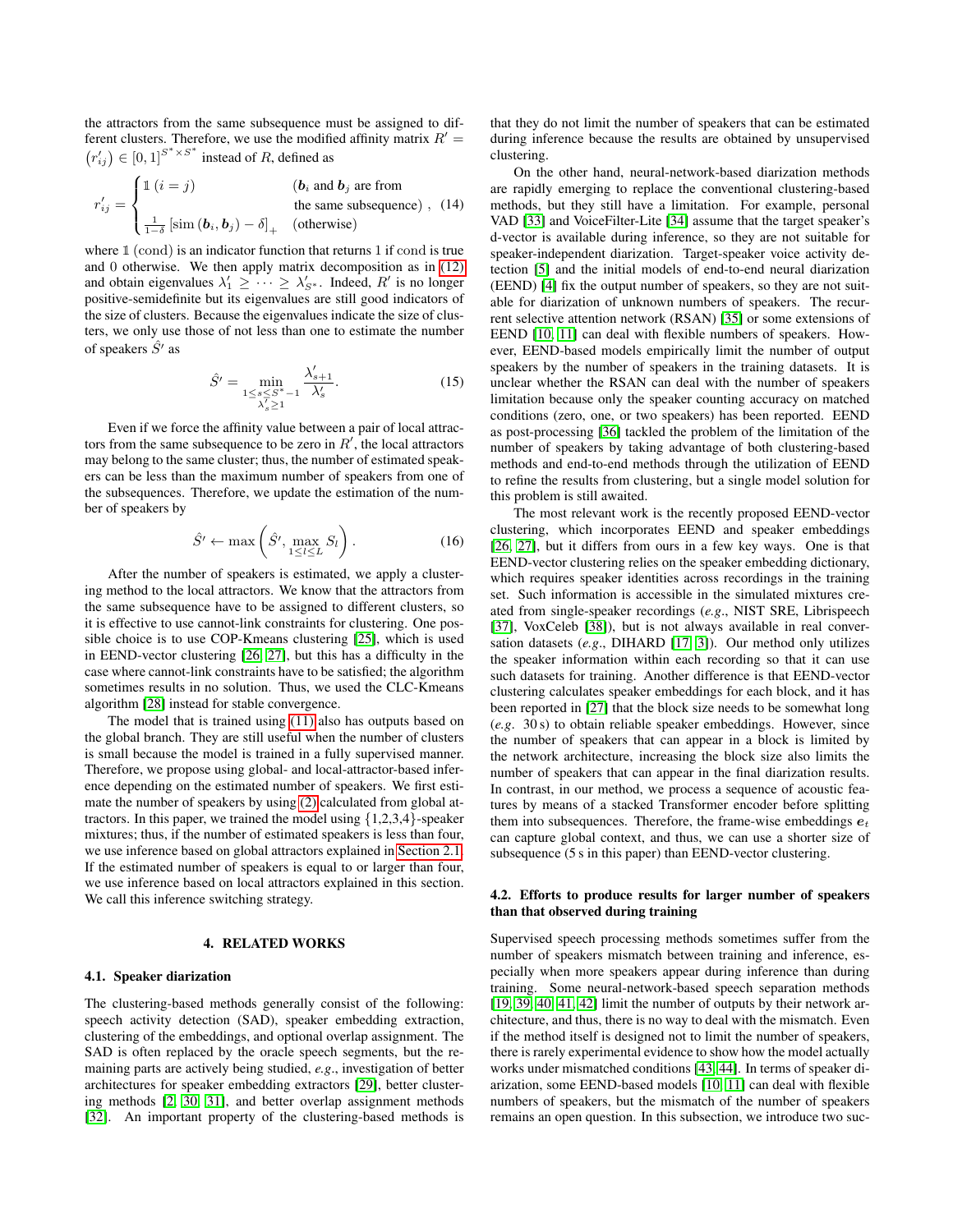cessful speech processing approaches for the mismatch.

The first approach is one-and-rest permutation invariant training (OR-PIT) [\[45\]](#page-7-16), which aims to split a mixture into the one-speaker waveform and the mixture of the rest of the speakers as residual output. Even though the model is trained only on two- and three-speaker mixtures, the experimental results demonstrated that it worked well on four-speaker mixtures. To adopt the one-vs-rest approach, it is necessary to decide the residual output. In the context of speech separation, this can be easily determined by waveforms or timefrequency masks. However, in the context of diarization, we cannot determine such residual output because we cannot assume the maximum number of sources for each frame; thus, it cannot be used for diarization.

## 5. EXPERIMENTS

## 5.1. Settings

To train the proposed model, we created simulated multi-talker recordings using NIST SRE and Switchboard corpora following [\[4\]](#page-6-3). The average silence duration  $\beta$  was varied to get a similar overlap ratio for each number of speakers, as shown in [Table 1a.](#page-4-1) For training, we created {1,2,3,4}-speaker simulated mixtures. In addition, we created 5- and 6-speaker mixtures for evaluation to show that the proposed method can deal with a larger number of speakers than that observed during training. See [\[4\]](#page-6-3) for the detailed mixture simulation protocol.

We also used real recordings summarized in [Table 1b](#page-4-2) for evaluation. For CALLHOME, we used Part 1 for model adaptation and Part 2 for testing. For DIHARD II and III, we used the development set for adaptation and the evaluation set for testing.

The original EEND-EDA [\[10\]](#page-6-9) was firstly trained on 2-speaker mixtures and then finetuned on {1,2,3,4}-speaker mixtures. We found that training with subsequences from scratch resulted in poor model performance, so we first trained the model using 2-speaker mixtures with global attractors for 100 epochs and then finetuned it on {1,2,3,4}-speaker mixtures with the proposed method for another 50 epochs. In the real dataset evaluations, we adapted the model for an additional 100 epochs on each adaptation set. The Adam optimizer [\[46\]](#page-7-17) was used during training, with the Noam scheduler [\[47\]](#page-7-18) with 100,000 warm-up steps for simulation-dataset-based training and a fixed learning rate of  $1 \times 10^{-5}$  for adaptation.

As Transformer encoders, we used four-stacked encoders, which align with the experimental settings in the EEND-EDA papers [\[10,](#page-6-9) [14\]](#page-6-13). We also used six-stacked encoders with eight attention heads following the setting in the EEND-vector clustering paper [\[27\]](#page-6-26). As input features for the encoders, we used 345-dimensional log-mel filterbank-based acoustic features obtained every 100 ms following [\[4,](#page-6-3) [10\]](#page-6-9). During training, the length of a sequence was set to 50 s, *i.e*.,  $L = 500$ , and the length of a subsequence was set to 5 s, *i.e.*,  $t_l =$ 50l for  $l \in \{0, \ldots, 10\}$ . During inference, each whole recording was processed at once and the length of each subsequence was set to 5 s. To obtain high-resolution results for the DIHARD datasets, we used acoustic features extracted every 50 ms.

For evaluation metrics, we used diarization error rates (DERs) and Jaccard error rates (JERs). Following prior studies [\[4,](#page-6-3) [10\]](#page-6-9), we allowed the collar tolerance of 0.25 s in the evaluations using the simulated datasets and the CALLHOME dataset, while we did not allow such collar in the evaluation of the DIHARD datasets. Note that we did *not* exclude overlapped speech from the evaluation.

Table 1: Dataset to train and test our diarization models.

(a) Simulated datasets

<span id="page-4-1"></span>

| <b>Dataset</b> |                     | #Spk | #Mixtures | B  | Overlap ratio $(\%)$ |
|----------------|---------------------|------|-----------|----|----------------------|
| Train          | Sim1spk             |      | 100,000   | 2  | 0.0                  |
|                | Sim2spk             | 2    | 100,000   | 2  | 34.1                 |
|                | Sim3spk             | 3    | 100,000   | 5  | 34.2                 |
|                | Sim4spk             | 4    | 100,000   | 9  | 31.5                 |
| <b>Test</b>    | Sim1spk             |      | 500       | 2  | 0.0                  |
|                | Sim2spk             | 2    | 500       | 2  | 34.4                 |
|                | Sim3spk             | 3    | 500       | 5  | 34.7                 |
|                | Sim4spk             | 4    | 500       | 9  | 32.0                 |
|                | Sim <sub>5spk</sub> | 5    | 500       | 13 | 30.7                 |
|                | Sim <sub>6spk</sub> | 6    | 500       | 17 | 29.9                 |

(b) Real datasets

<span id="page-4-2"></span>

| Dataset           |                     | Split  | $#S_{D}$ | #Mixtures | Overlap ratio $(\%)$ |
|-------------------|---------------------|--------|----------|-----------|----------------------|
| <b>Adaptation</b> | <b>CALLHOME</b> [7] | Part 1 | $2 - 7$  | 249       | 17.0                 |
|                   | DIHARD II [17]      | dev    | $1 - 10$ | 192       | 9.8                  |
|                   | DIHARD III [3]      | dev    | $1 - 10$ | 254       | 10.7                 |
| <b>Test</b>       | <b>CALLHOME</b> [7] | Part 2 | $2 - 6$  | 250       | 16.7                 |
|                   | DIHARD II [17]      | eval   | $1 - 9$  | 194       | 8.9                  |
|                   | DIHARD III [3]      | eval   | $1 - 9$  | 259       | 9.2                  |

#### 5.2. Results

#### <span id="page-4-0"></span>*5.2.1. Simulated data*

To show that the proposed method can deal with an unseen number of speakers, we first evaluated our model on the simulated datasets. The results are shown in [Table 2.](#page-5-0) As an x-vector clustering baseline, we used the Kaldi recipe<sup>[1](#page-4-3)</sup>, which resulted in poor performance (first row). EEND-EDA performed well in matched conditions but DERs were rapidly degraded in mismatched conditions (second row). We also show the results when a maximum of four attractors were used *i.e.*, fifth and later attractors were ignored (third row). DERs on the four-, five-, and six-speaker mixtures were improved by limiting the number of attractors (third row). These results indicate that the fifth and subsequent attractors are of no use even if EDA estimates that the number of speakers is larger than four.

The proposed method trained using  $\mathcal{L}_{local}$  in [\(10\)](#page-2-0) performed better in mismatched conditions (fourth row), and the combined use of  $\mathcal{L}_{\text{global}}$  and  $\mathcal{L}_{\text{local}}$  in [\(11\)](#page-2-3) further improved the DERs in both matched and mismatched conditions (fifth row). However, local-attractorbased inference did not perform well in matched conditions, especially when the number of speakers was small (*e.g*., one or two). This is because a small error in the estimated number of speakers (*e.g*.,  $\pm$ 1) can significantly degrade the DER. By using global- and localattractor-based estimation depending on the number of estimated speakers, the proposed method performed well in both matched and mismatched conditions (sixth row). Increasing the number of Transformer encoders further improved the DERs in matched conditions, but the DERs in mismatched conditions were slightly degraded (seventh row). This may be because the Transformers were overtrained to distinguish the seen number of speakers. For comparison, we also show the results of the model that is trained on mixtures of at most five speakers in the last row, which is drawn from [\[14\]](#page-6-13). It performed well on Sim5spk because it used five-speaker mixtures for training, but the DER sharply fell when six-speaker mixtures were input. The proposed method achieved a comparative performance on Sim5spk

<span id="page-4-3"></span><sup>1</sup>[https://github.com/kaldi-asr/kaldi/tree/master/](https://github.com/kaldi-asr/kaldi/tree/master/egs/callhome_diarization/v2) [egs/callhome\\_diarization/v2](https://github.com/kaldi-asr/kaldi/tree/master/egs/callhome_diarization/v2)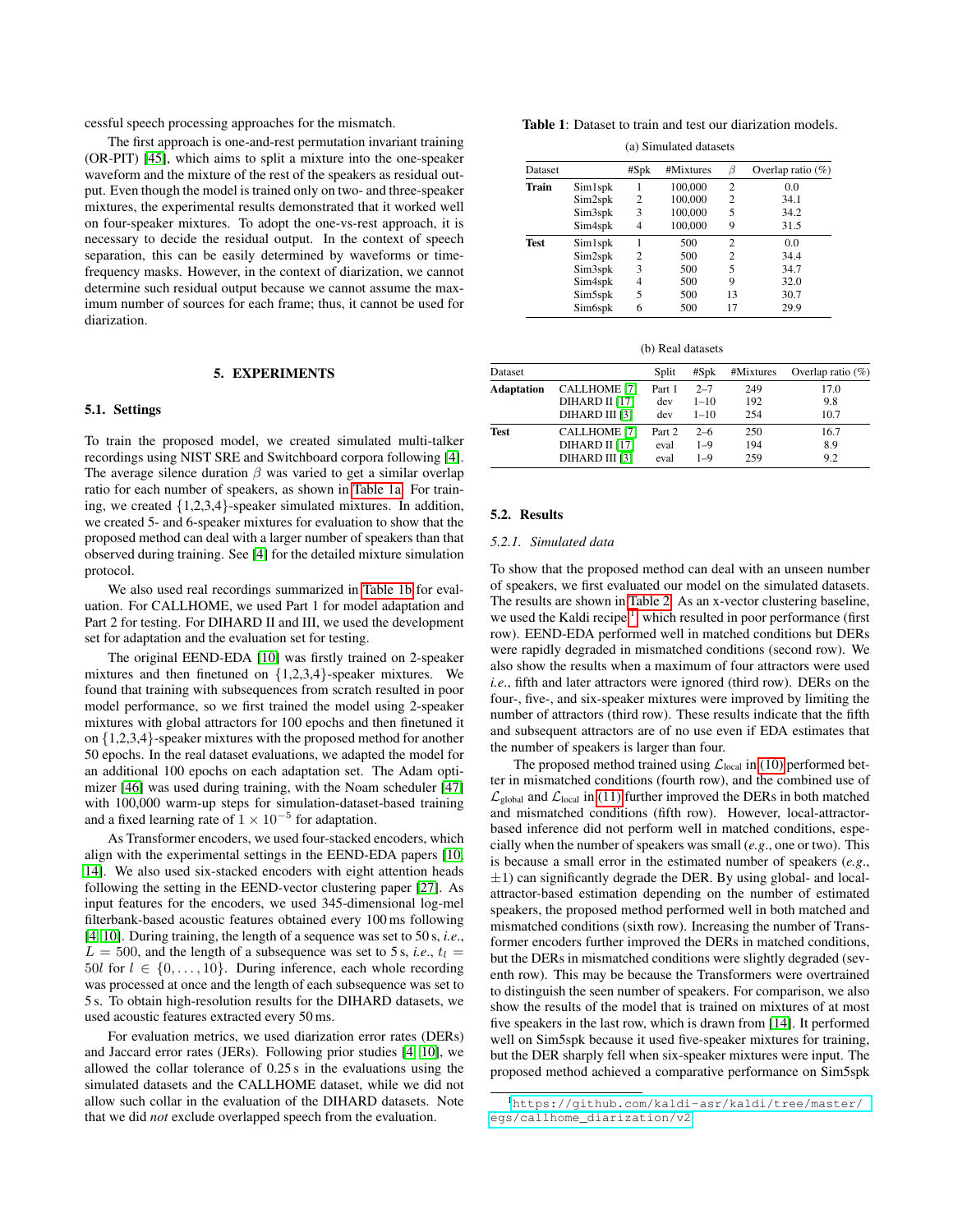<span id="page-5-0"></span>Table 2: DERs (%) on the simulated datasets. Note that five- and six-speaker mixtures were not included in the training set. The best scores are bolded and the second best are underlined. #Blocks: the number of Transformer encoder blocks. Switch: use of global- and local-attractor-based inference depending on the estimated number of speakers.

|                                                                   |                | #Speakers |                |       |                |       |       |  |
|-------------------------------------------------------------------|----------------|-----------|----------------|-------|----------------|-------|-------|--|
|                                                                   |                |           | mismatched     |       |                |       |       |  |
|                                                                   | #Blocks        |           | $\mathfrak{D}$ | 3     | $\overline{4}$ | 5     | 6     |  |
| X-vector clustering                                               | N/A            | 37.42     | 7.74           | 11.46 | 22.45          | 31.00 | 38.62 |  |
| EEND-EDA [10, 14]                                                 | 4              | 0.15      | 3.19           | 6.60  | 9.26           | 23.11 | 34.97 |  |
| EEND-EDA [10, 14] $†$                                             | 4              | 0.15      | 3.19           | 6.60  | 8.68           | 22.43 | 33.28 |  |
| Proposed $(\mathcal{L}_{local})$                                  | 4              | 8.85      | 12.71          | 10.31 | 11 14          | 14 11 | 19.36 |  |
| Proposed ( $\mathcal{L}_{local} + \mathcal{L}_{global}$ )         | 4              | 2.84      | 10.21          | 7.54  | 9.08           | 12.40 | 18.03 |  |
| Proposed ( $\mathcal{L}_{local} + \mathcal{L}_{global}$ , switch) | $\overline{4}$ | 0.25      | 3.53           | 6.79  | 8.98           | 12.44 | 17.98 |  |
| Proposed ( $\mathcal{L}_{local} + \mathcal{L}_{global}$ , switch) | 6              | 0.09      | 3.54           | 5.74  | 6.79           | 12.51 | 20.42 |  |
| EEND-EDA [10, 14] <sup><math>\ddag</math></sup>                   | 4              | 0.36      | 3.65           | 7.70  | 9.97           | 1195  | 22.59 |  |

At most four attractors were used.

<span id="page-5-1"></span>‡ Trained on Sim{1,2,3,4,5}spk. At most five attractors were used.

Table 3: Confusion matrices for speaker counting.

(b) Proposed ( $\mathcal{L}_{local}+\mathcal{L}_{global}$ , switch,

|           |                | (a) EEND-EDA [10, 14] |          |                |          |          |              |           |      | $# \text{Blocks} = 4$ |          |                |          |          |          |
|-----------|----------------|-----------------------|----------|----------------|----------|----------|--------------|-----------|------|-----------------------|----------|----------------|----------|----------|----------|
|           |                |                       |          | Ref. #Speakers |          |          |              |           |      |                       |          | Ref. #Speakers |          |          |          |
|           |                |                       | 2        |                | 4        |          | 6            |           |      |                       |          | 3              |          | 5        | 6        |
|           |                | 500                   | $\theta$ | $\theta$       | $\Omega$ | $\Omega$ | $\mathbf{0}$ |           |      | 498                   | $\theta$ | $\theta$       | $\theta$ | $\Omega$ | $\Omega$ |
| #Speakers | $\overline{c}$ | 0                     | 482      | 0              | $\Omega$ | $\Omega$ | $\Omega$     | #Speakers | 2    | $\overline{c}$        | 474      | $\Omega$       | $\Omega$ | $\Omega$ | $\Omega$ |
|           | 3              | 0                     | 17       | 435            | 5        |          | 0            |           | 3    | $\Omega$              | 25       | 451            | 17       | 2        |          |
|           | 4              | 0                     |          | 65             | 447      | 224      | 139          |           | 4    | $\Omega$              |          | 33             | 412      | 78       | 30       |
|           | 5              | 0                     | 0        | 0              | 48       | 268      | 337          |           | 5    | $\Omega$              | $\Omega$ | 10             | 62       | 361      | 183      |
| Pred.     | 6              | $\Omega$              | 0        | 0              | $\Omega$ |          | 24           | Pred.     | 6    | $\Omega$              | $\Omega$ | 6              |          | 47       | 229      |
|           | $7+$           | $\Omega$              | 0        | 0              | $\Omega$ | $\Omega$ | $\mathbf{0}$ |           | $7+$ | $\mathbf{0}$          | $\Omega$ | 0              | ↑        | 12       | 57       |

even though it did not see five-speaker mixtures during training, and it also outperformed EEND-EDA on Sim6spk.

The confusion matrices for speaker counting are shown in [Ta](#page-5-1)[ble 3.](#page-5-1) We can clearly see that the proposed method could estimate the number of speakers in mismatched conditions with higher accuracies than the conventional EEND-EDA. Indeed, EEND-EDA sometimes estimated the number of speakers as more than four, but considering the results in [Table 2,](#page-5-0) the fifth and sixth attractors did not represent the fifth and sixth speakers.

## *5.2.2. CALLHOME*

We also evaluated our method on the CALLHOME dataset. As comparison methods, the state-of-the-art x-vector-based method (VBx) [\[2\]](#page-6-1) and several EEND-based methods that can deal with a flexible number of speakers [\[48,](#page-7-19) [10,](#page-6-9) [14,](#page-6-13) [27\]](#page-6-26) were adopted. Note that VBx used the oracle speech segments while EEND-based methods estimated speech activities from the input audio.

[Table 4](#page-5-2) shows the number-of-speakers-wise DERs. Our method achieved 11.92 % and 11.84 % DERs by using four- and six-stacked Transformer encoders as a backbone, respectively, which were better than the conventional methods. Compared with EEND-EDA, the proposed method improved the DERs, especially when the number of speakers was large.

<span id="page-5-2"></span>Table 4: DERs (%) on CALLHOME dataset. The switching strategy was used for the proposed method.

|                                                                   |                | #Speakers |   |  |  |                                    |     |
|-------------------------------------------------------------------|----------------|-----------|---|--|--|------------------------------------|-----|
| Method                                                            | #Blocks        |           | 3 |  |  | 6                                  | All |
| $VBX [2]$ <sup>†</sup>                                            | N/A            |           |   |  |  | 9.44 13.89 16.05 13.87 24.73 13.28 |     |
| SC-EEND [48]                                                      | $\overline{4}$ |           |   |  |  | 9.57 14.00 21.14 31.07 37.06 15.75 |     |
| EEND-EDA [10, 14]                                                 | $\overline{4}$ |           |   |  |  | 7.83 12.29 17.59 27.66 37.17 13.65 |     |
| EEND-vector clust. [27]                                           | 6              |           |   |  |  | 7.94 11.93 16.38 21.21 23.10 12.49 |     |
| Proposed ( $\mathcal{L}_{local} + \mathcal{L}_{global}$ , switch) | $\overline{4}$ |           |   |  |  | 6.94 11.42 14.49 29.76 24.09 11.92 |     |
| Proposed ( $\mathcal{L}_{local} + \mathcal{L}_{global}$ , switch) | 6              |           |   |  |  | 7.11 11.88 14.37 25.95 21.95 11.84 |     |

<span id="page-5-3"></span>† Oracle speech segments were used.

Table 5: DERs / JERs (%) on DIHARD II dataset.

| Method                                                            | #Blocks        | $\leq 4$ | > 5                                       | All |
|-------------------------------------------------------------------|----------------|----------|-------------------------------------------|-----|
| $VBx + overlap$ handling [49]                                     | N/A            |          | 21.34 / 43.00 39.85 / 57.40 27.11 / 49.07 |     |
| EEND-EDA [10, 14]                                                 | 4              |          | 22.09 / 40.70 47.66 / 71.49 30.07 / 53.69 |     |
| Proposed ( $\mathcal{L}_{local} + \mathcal{L}_{global}$ , switch) | $\overline{4}$ |          | 22.24 / 40.47 44.92 / 69.34 29.31 / 52.64 |     |
| Proposed ( $\mathcal{L}_{local} + \mathcal{L}_{global}$ , switch) | 6.             |          | 21.40 / 37.87 43.62 / 68.09 28.33 / 50.62 |     |

Table 6: DERs / JERs (%) on DIHARD III dataset.

|                                                                   |         | #Speakers |                                           |     |
|-------------------------------------------------------------------|---------|-----------|-------------------------------------------|-----|
| Method                                                            | #Blocks | $\leq 4$  | > 5                                       | All |
| $VBx + overlap$ handling [50]                                     | N/A     |           | 16.38 / 29.43 42.51 / 53.47 21.47 / 37.83 |     |
| EEND-EDA [10, 14]                                                 | 4       |           | 15.55 / 27.23 48.30 / 71.76 21.94 / 42.79 |     |
| Proposed ( $\mathcal{L}_{local} + \mathcal{L}_{global}$ , switch) | 4       |           | 14.39 / 25.85 44.32 / 68.06 20.23 / 40.60 |     |
| Proposed ( $\mathcal{L}_{local} + \mathcal{L}_{global}$ , switch) | 6       |           | 13.64 / 24.60 43.67 / 69.33 19.49 / 40.23 |     |

### *5.2.3. DIHARD II & III*

Finally, we evaluated our method on the DIHARD II and III datasets, which contain mixtures of at most nine speakers. We used VBxbased systems by BUT [\[49\]](#page-7-20) and the Hitachi-JHU team [\[50\]](#page-7-21) as clustering-based baselines. Because they are challenge submissions, each of them is carefully tuned to concatenate multiple modules including speech activity detection, speech dereverberation, x-vector extraction, probabilistic linear discriminant analysis scoring, and overlap detection and assignment. EEND-EDA was also used as a comparison method.

Tables [5](#page-5-3) and [6](#page-5-3) show DERs and JERs on the DIHARD II and III datasets, respectively. The proposed method improved DERs especially when the number of speakers was larger than four compared to EEND-EDA, and achieved 28.33 % DER on the DIHARD II dataset and 19.49 % DER on the DIHARD III dataset with sixstacked Transformer encoders. These DERs are close to those of carefully tuned challenge submissions, and in particular even better on the DIHARD III dataset.

## 6. CONCLUSION

In this paper, we proposed a neural diarization method based on global and local attractors. An input sequence of acoustic features is first converted into a sequence of frame-wise embeddings using stacked Transformer encoders and then divided into short subsequences. We calculate the diarization results based on speaker-wise local attractors for each subsequence, followed by unsupervised clustering based on the local attractors to find the optimal correspondence between subsequences. The experimental results demonstrated the effectiveness of our method, especially when the number of speakers is large. Future work will include an online extension of the proposed method using online clustering methods.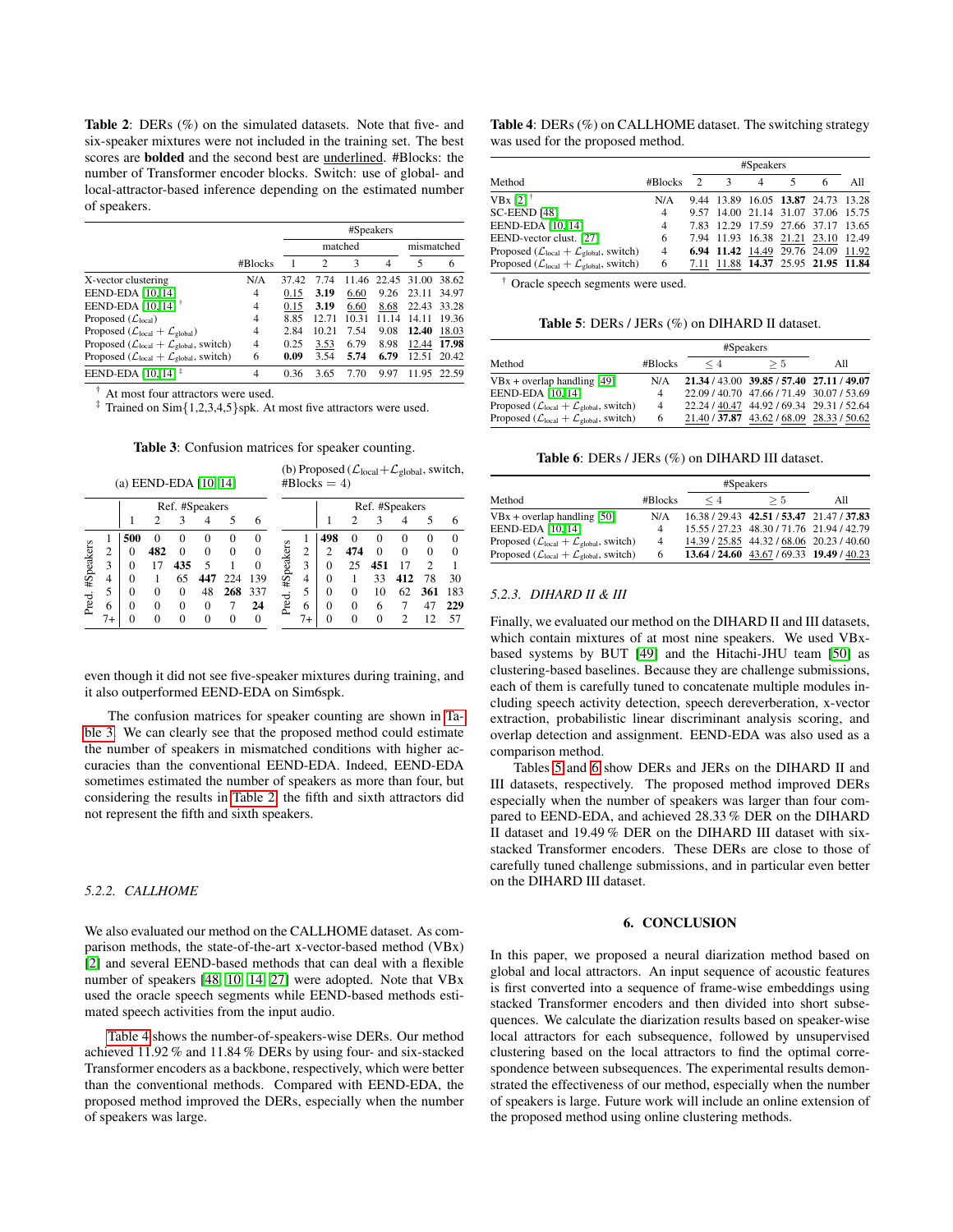### 7. REFERENCES

- <span id="page-6-0"></span>[1] Tae Jin Park, Naoyuki Kanda, Dimitrios Dimitriadis, Kyu J. Han, Shinji Watanabe, and Shrikanth Narayanan, "A review of speaker diarization: Recent advances with deep learning," arXiv:2101.09624, 2021.
- <span id="page-6-1"></span>[2] Federico Landini, Ján Profant, Mireia Diez, and Lukáš Burget, "Bayesian HMM clustering of x-vector sequences (VBx) in speaker diarization: theory, implementation and analysis on standard tasks," arXiv:2012.14952, 2020.
- <span id="page-6-2"></span>[3] Neville Ryant, Prachi Singh, Venkat Krishnamohan, Rajat Varma, Kenneth Church, Christopher Cieri, Jun Du, Sriram Ganapathy, and Mark Liberman, "The third DIHARD diarization challenge," arXiv:2012.01477, 2020.
- <span id="page-6-3"></span>[4] Yusuke Fujita, Naoyuki Kanda, Shota Horiguchi, Yawen Xue, Kenji Nagamatsu, and Shinji Watanabe, "End-to-end neural speaker diarization with self-attention," in *ASRU*, 2019, pp. 296–303.
- <span id="page-6-4"></span>[5] Ivan Medennikov, Maxim Korenevsky, Tatiana Prisyach, Yuri Khokhlov, Mariya Korenevskaya, Ivan Sorokin, Tatiana Timofeeva, Anton Mitrofanov, Andrei Andrusenko, Ivan Podluzhny, Aleksandr Laptev, and Aleksei Romanenko, "Target-speaker voice activity detection: a novel approach for multi-speaker diarization in a dinner party scenario," in *INTERSPEECH*, 2020, pp. 274–278.
- <span id="page-6-5"></span>[6] Yi Chieh Liu, Eunjung Han, Chul Lee, and Andreas Stolcke, "End-to-end neural diarization: From transformer to conformer," in *INTERSPEECH*, 2021 (to appear).
- <span id="page-6-6"></span>[7] "2000 NIST Speaker Recognition Evaluation," [https://](https://catalog.ldc.upenn.edu/LDC2001S97) [catalog.ldc.upenn.edu/LDC2001S97](https://catalog.ldc.upenn.edu/LDC2001S97).
- <span id="page-6-7"></span>[8] Laurent El Shafey, Hagen Soltau, and Izhak Shafran, "Joint speech recognition and speaker diarization via sequence transduction," in *INTERSPEECH*, 2019, pp. 396–400.
- <span id="page-6-8"></span>[9] Shinji Watanabe, Michael Mandel, Jon Barker, Emmanuel Vincent, Ashish Arora, Xuankai Chang, Sanjeev Khudanpur, Vimal Manohar, Daniel Povey, Desh Raj, David Snyder, Aswin Shanmugam Subramanian, Jan Trmal, Bar Ben Yair, Christoph Boeddeker, Zhaoheng Ni, Yusuke Fujita, Shota Horiguchi, Naoyuki Kanda, Takuya Yoshioka, and Neville Ryant, "CHiME-6 Challenge: Tackling multispeaker speech recognition for unsegmented recordings," in *CHiME-6*, 2020.
- <span id="page-6-9"></span>[10] Shota Horiguchi, Yusuke Fujita, Shinji Wananabe, Yawen Xue, and Kenji Nagamatsu, "End-to-end speaker diarization for an unknown number of speakers with encoder-decoder based attractors," in *INTERSPEECH*, 2020, pp. 269–273.
- <span id="page-6-10"></span>[11] Yuki Takashima, Yusuke Fujita, Shinji Watanabe, Shota Horiguchi, Paola García, and Kenji Nagamatsu, "End-to-end speaker diarization conditioned on speech activity and overlap detection," in *SLT*, 2021, pp. 849–856.
- <span id="page-6-11"></span>[12] Soumi Maiti, Hakan Erdogan, Kevin Wilson, Scott Wisdom, Shinji Watanabe, and John R. Hershey, "End-to-end diarization for variable number of speakers with local-global networks and discriminative speaker embeddings," in *ICASSP*, 2021, pp. 7183–7187.
- <span id="page-6-12"></span>[13] Eunjung Han, Chul Lee, and Andreas Stolcke, "BW-EDA-EEND: Streaming end-to-end neural speaker diarization for a variable number of speakers," in *ICASSP*, 2021, pp. 7193– 7197.
- <span id="page-6-13"></span>[14] Shota Horiguchi, Yusuke Fujita, Shinji Watanabe, Yawen Xue, and Paola García, "Encoder-decoder based attractor calculation for end-to-end neural diarization," arXiv:2106.10654, 2021.
- <span id="page-6-14"></span>[15] Takuya Yoshioka, Igor Abramovski, Cem Aksoylar, Zhuo Chen, Moshe David, Dimitrios Dimitriadis, Yifan Gong, Ilya Gurvich, Xuedong Huang, Yan Huang, Aviv Hurvitz, Li Jiang, Sharon Koubi, Eyal Krupka, Ido Leichter, Changliang Liu, Partha Parthasarathy, Alon Vinnikov, Lingfeng Wu, Xiong Xiao, Wayne Xiong, Huaming Wang, Zhenghao Wang, Jun Zhang, Yong Zhao, and Tianyan Zhou, "Advances in online audio-visual meeting transcription," in *ASRU*, 2019, pp. 276– 283.
- <span id="page-6-15"></span>[16] Zhuo Chen, Takuya Yoshioka, Liang Lu, Tianyan Zhou, Zhong Meng, Yi Luo, Jian Wu, Xiong Xiao, and Jinyu Li, "Continuous speech separation: Dataset and analysis," in *ICASSP*, 2020, pp. 7284–7288.
- <span id="page-6-16"></span>[17] Neville Ryant, Kenneth Church, Christopher Cieri, Alejandrina Cristia, Jun Du, Sriram Ganapathy, and Mark Liberman, "The Second DIHARD Diarization Challenge: Dataset, task, and baselines," in *INTERSPEECH*, 2019, pp. 978–982.
- <span id="page-6-17"></span>[18] John R. Hershey, Zhuo Chen, Jonathan Le Roux, and Shinji Watanabe, "Deep clustering: Discriminative embeddings for segmentation and separation," in *ICASSP*, 2016, pp. 31–35.
- <span id="page-6-18"></span>[19] Dong Yu, Morten Kolbæk, Zheng-Hua Tan, and Jesper Jensen, "Permutation invariant training of deep models for speakerindependent multi-talker speech separation," in *ICASSP*, 2017, pp. 241–245.
- <span id="page-6-19"></span>[20] Qingjian Lin, Tingle Li, Lin Yang, Junjie Wang, and Ming Li, "Optimal mapping loss: A faster loss for end-to-end speaker diarization," in *Odyssey*, 2020, pp. 125–131.
- <span id="page-6-20"></span>[21] Alireza Fathi, Zbigniew Wojna, Vivek Rathod, Peng Wang, Hyun Oh Song, Sergio Guadarrama, and Kevin P Murphy, "Semantic instance segmentation via deep metric learning," arXiv:1703.10277, 2017.
- <span id="page-6-21"></span>[22] Shu Kong and Charless C Fowlkes, "Recurrent pixel embedding for instance grouping," in *CVPR*, 2018, pp. 9018–9028.
- <span id="page-6-22"></span>[23] Quan Wang, Carlton Downey, Li Wan, Phlip Andrew Mansfield, and Ignacio Lopez Moreno, "Speaker diarization with LSTM," in *ICASSP*, 2018, pp. 5239–5243.
- <span id="page-6-23"></span>[24] Tae Jin Park, Kyu J. Han, Manoj Kumar, and Shrikanth Narayanan, "Auto-tuning spectral clustering for speaker diarization using normalized maximum eigengap," *IEEE Signal Processing Letters*, vol. 27, pp. 381–385, 2020.
- <span id="page-6-24"></span>[25] Kiri Wagstaff, Claire Cardie, Seth Rogers, Stefan Schroedl, et al., "Constrained k-means clustering with background knowledge," in *ICML*, 2001, pp. 577–584.
- <span id="page-6-25"></span>[26] Keisuke Kinoshita, Marc Delcroix, and Naohiro Tawara, "Integrating end-to-end neural and clustering-based diarization: Getting the best of both worlds," in *ICASSP*, 2021, pp. 7198– 7202.
- <span id="page-6-26"></span>[27] Keisuke Kinoshita, Marc Delcroix, and Naohiro Tawara, "Advances in integration of end-to-end neural and clustering-based diarization for real conversational speech," arXiv:2105.09040, 2021.
- <span id="page-6-27"></span>[28] Yan Yang, Tonny Rutayisire, Chao Lin, Tianrui Li, and Fei Teng, "An improved Cop-Kmeans clustering for solving constraint violation based on MapReduce framework," *Fundamenta Informaticae*, vol. 126, no. 4, pp. 301–318, 2013.